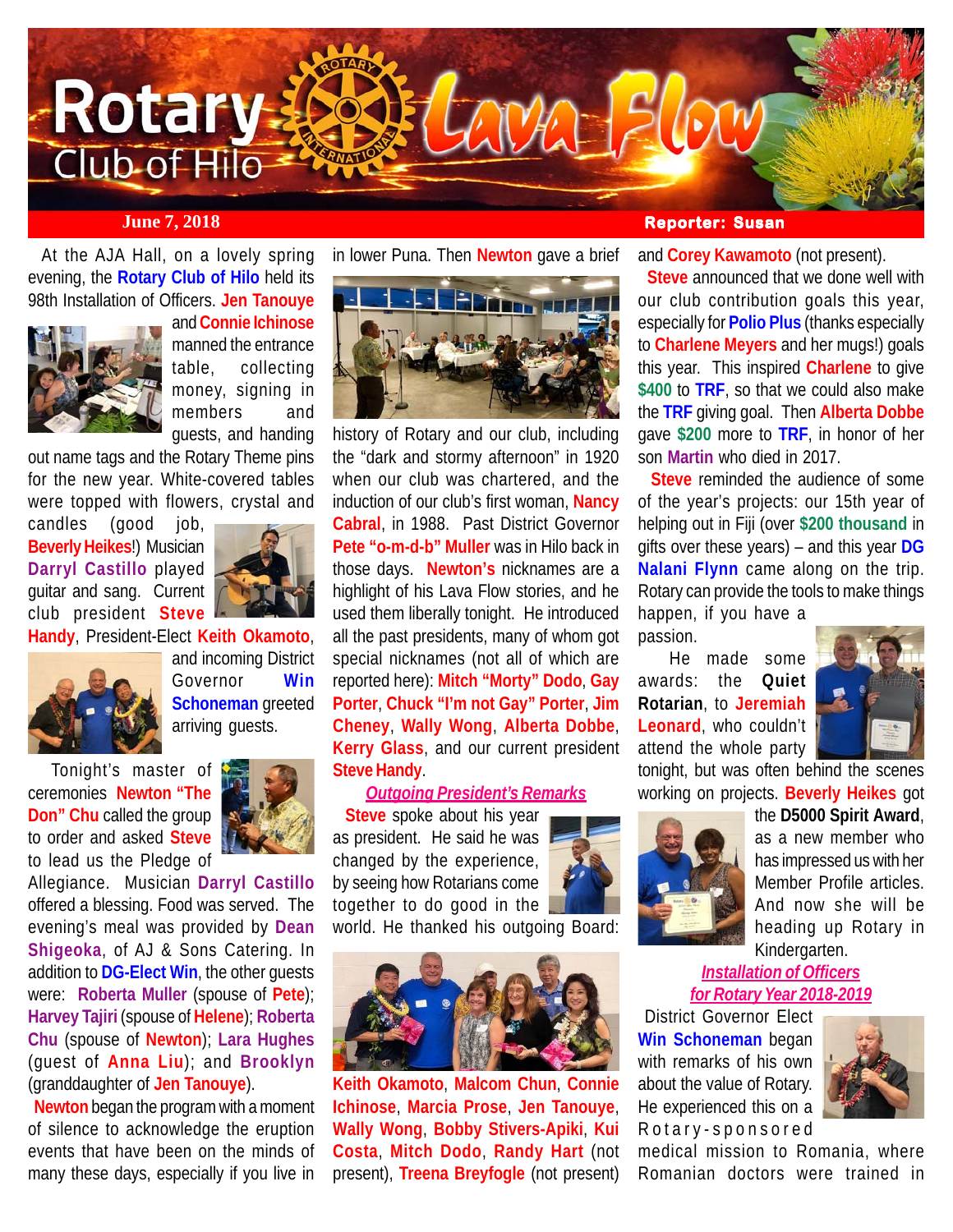### *Birthdays:*

**Chuck Porter** June 4 **Judy Gibson** June 6 **Kathleen McGilvray** June 7 **Charlene Meyers** June 10 **Jeremiah Leonard** June 11 **Patrick Guillen** June 12 **Dirk Yoshina** June 14 **Jen Tanouye** June 19 **Biff Kennedy** June 21 **Dee Scott** June 25 **Ron Dolan** June 30 **Russ Oda** June 30 **Atsuko Winston** June 30

#### *Club Anniversary:*

**Patty Terada** June 3, 2016 (2) **Mitchell Dodo** June 4, 1999 (19) **Johnalyn Nosaka** June 5, 2015 (3) **Pete Muller** June 20, 2016 (2)

#### *Wedding Anniversary:*

**Stan & Nancy Fortuna** June 2 (7) **Jimmy & Jeanne Yagi** June 7 (38) Dee & Greg Scott June 8 (22) **Cel & Shoshanna Ruwethin** June 14 (13) **Bob & Alice Fujimoto** June 23 (67)

#### *Announcements:*

**June 15 - Rotary Meeting Gail Takaki, Youth Services (STEM) June 22 - No Meeting June 23 - Brew Fest June 29 - Rotary Meeting Dawn Tavares, Camp Agape**

#### *Rotary Club of Hilo Board of Directors* **2017 – 2018:**

- President **Steve Handy, Jr.**
- Past President **Randy Hart**
- President Elect **Keith Okamoto**
- Vice President **Mitch Dodo**
- Co-Secretary **Treena Breyfogle**
- Co-Secretary **Jan Tanouye**
- Treasurer **Corey Kawamoto**
- Sergeant at Arms **Shane Okimoto**
- Rotary Foundations **Malcolm Chun**
- Membership **Connie Ichinose**
- Public Relations **Marcia Prose**
- International Service **Stew Hussey**
- Community Service **Wally Wong**
- Vocational Service **Bobby Stivers-Apiki**
- Club Service **Kui Costa**
- New Generations **Gail Takaki**
- **Foundation Chairpersons:**
- Hilo Rotary Club Foundation **Tim Beatty**
- The Rotary Foundation **Malcolm Chun**
- Hawaii Rotary Youth Foundation **Mitchell Dodo**

correcting cleft palates in children. *"Rotary gives people hope."*

**Win** then installed President-Elect **Keith**



**Okamoto** as the club's 98th president. Next, the club's new board of directors were sworn in. They are: **Anna Liu**, President-Elect; **Mitch Dodo**, (perpetual) Vice President; **Corey Kawamoto**, Treasurer; **Malcolm Chun**, Foundations Director; **Genie Phillips**, Sergeant at Arms; **Sally O'Brien**, International Director; **Jen Tanouye**, Secretary; **Connie Ichinose**, Membership Director; **Marcia Prose**, Public Image Director; **Bobby Stivers-Apiki**, Vocational Director; **Kerry Glass**, Club Service, and **Wally Wong**, Community Service Director. Not present: **Brittany Luna**, Youth Service Director.





#### *New President's Remarks*

 **Keith** is looking forward to his year with his new Board. Though he's a relative newcomer to **RCH**, he says the Social Committee immediately made him feel at home and ready to participate.



*Other Announcements*

**Brewfest** (June 23). **Misti Tyrin** and **Marcia Prose** handed out stacks of Brewfest information cards. Sponsorship sales are doing well, but encourage



your friends to buy their tickets. Online only, at *hilobrewfest.com*. **Anita Tatum** needs volunteers too – call her or check the web site.

### Sister Club Visit.

Our sister club in Hiroshima donated **\$20,000** to Puna Relief. We will be



entertaining them here in August. **Naomi Menor** and her committee are organizing a party at the Hilo Yacht Club on August 17. Be there to thank them!

And finally… **Newton** announced his new



nickname for our new Prez. Since **Keith** is Manager-Chief Engineer of the Department of Water Supply, he can be known

as *"Aquaman"*!

We recited the **Four Way Test**, and the meeting adjourned.